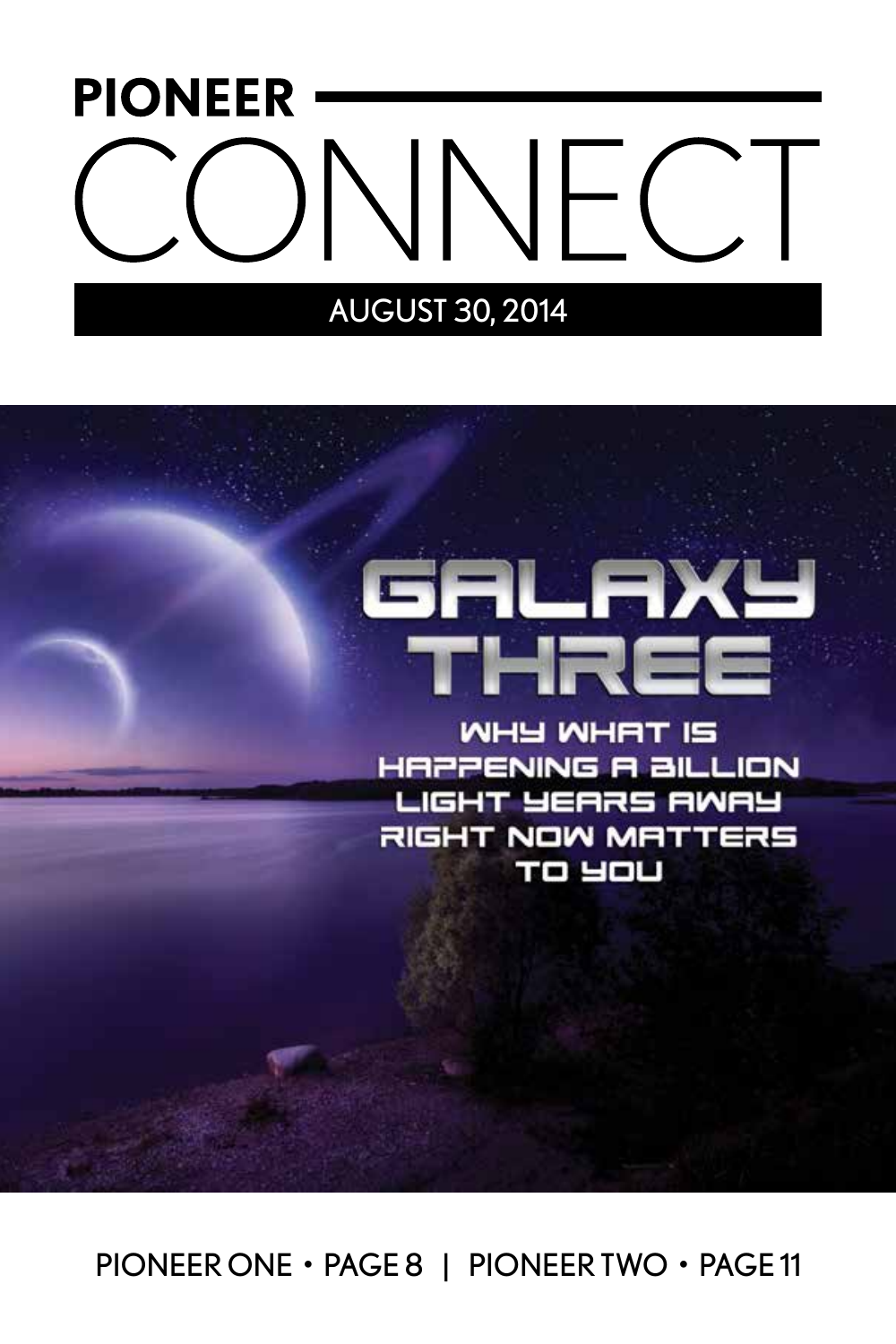#### WELCOME TO PIONEER

# **WELCOME BACK!**

We want to extend a very special welcome back to all of our students. Can you believe that the summer is gone already? Some went to work at summer camps. Some went home to their families or other jobs. To those—welcome back!

But maybe you're here for the first time today. Through a handshake, hug, or a smile, we hope you'll feel welcomed. So from our family to yours—whether you're here for the first time, or are back after a long summer—we're glad you're here. We hope you'll experience God's love in a special way today. *—Rodlie Ortiz*

# THE NEW SCHOOL YEAR

*This week, students, both new and old, moved into the dorms. As they begin the school year, we at PMC look forward to doing our part to help them on this journey (Photo by Darren Heslop, IMC staff photographer).* 

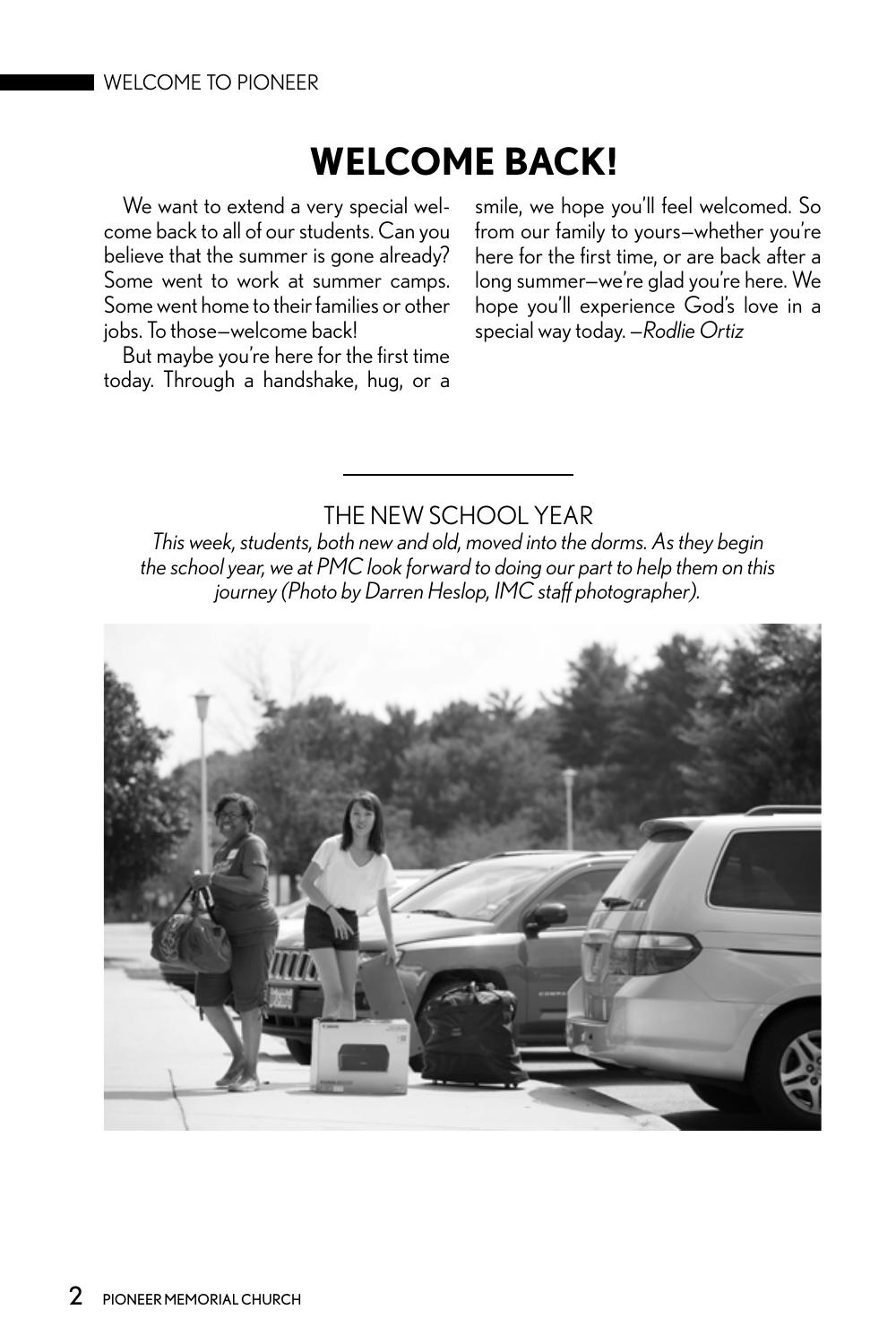CONTENTS

# CONNECT • GROW • SERVE • GO **FIND IT HERE**







**4 THE FOURTH WATCH BLOG** Pay It Forward!

**6 FEATURE ARTICLE**

**8 PIONEER ONE** 9:00 AM Worship **15 MPE ARTICLE** Is Jesus Allowed at Your School?

**16**

**CONTACTS** 

Walking with God **10**

**SABBATH SCHOOL** Our Mission

**11 PIONEER TWO** 11:45 AM Worship

**12 ANNOUNCEMENTS**

**18 SABBATH SCHOOL DIRECTORY**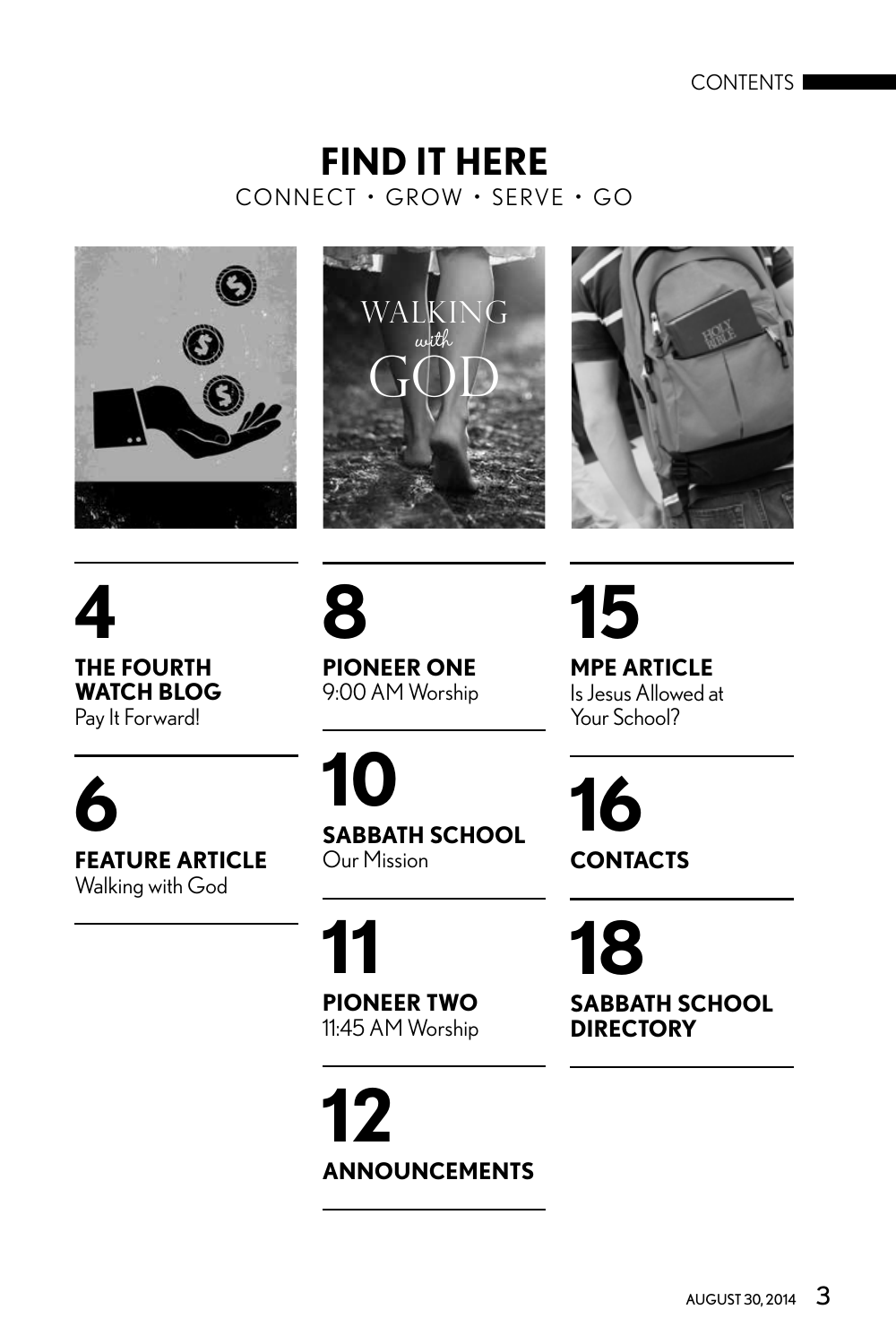# **PAY IT FORWARD!**

#### BY DWIGHT K. NELSON

**I** n the midst of all the bad news headlines at summer's end, here's a feelgood story from St. Petersburg, Florida. At 7 a.m. last Wednesday a woman drove up to the Starbuck's window and

was prepared to place her order. And then on a whim, she told the cashier, "Make that two orders—I want to pay for the driver behind me." She had no idea who that driver was. On the spur of the moment she simply decided to pay for both beverages, hers and the stranger's.

So when the driver behind her drove up to the window, the cashier announced: "The driver ahead of you just paid for your order." Oh really?

"Well then, let me pay for the driver behind me." And so it went all morning. And all afternoon. And into the evening.

Three hundred and seventy-eight drivers had their beverages paid for by the anonymous driver ahead of them. All because a stranger, who at 7 that morning practiced a quiet, no-fanfare act of random kindness.

As it turned out, the 379th driver drove up to the window to order her beverage and was informed that it had already been paid for, "and would you like to pay it forward for the next customer." "No," she replied, "I only want to pay for my own drink" (which, of course, had already been paid for). Maybe she just didn't get it. No matter, the chain of kindness was quietly broken.

That last driver reminds me a lot of

me—poor chain-breaker me. Two thousand years ago the Man on the middle cross paid it forward (and backward) for the entire human race. But when I drive to Calvary's window, I have the temerity to announce I want to pay for it myself. It's not about ingratitude. It's about being in control. And so if you don't mind, I'll pay for my own drink. Poor chain-breaker me.

Andrews University's theme text for this new

school year declares: **"Love the Lord your God with all your heart and with all your soul and with all your mind"**—the words of Jesus on the banner over the circle outside (Matthew 22:37). After all He has paid it forward for every one of us. We owe Someone (besides this university) big time! James Denny was right: "I do not hesitate to say that the sense of debt to Christ is the most profound and pervasive of all emotions in the New Testament" (*Death of Christ* 158).

So how shall we respond? Jesus answers: **"And you shall love your** 

AS IT TURNED OUT, THE 379TH DRIVER DROVE UP TO THE WINDOW TO ORDER HER BEVERAGE AND WAS INFORMED THAT IT HAD ALREADY BEEN PAID FOR. ..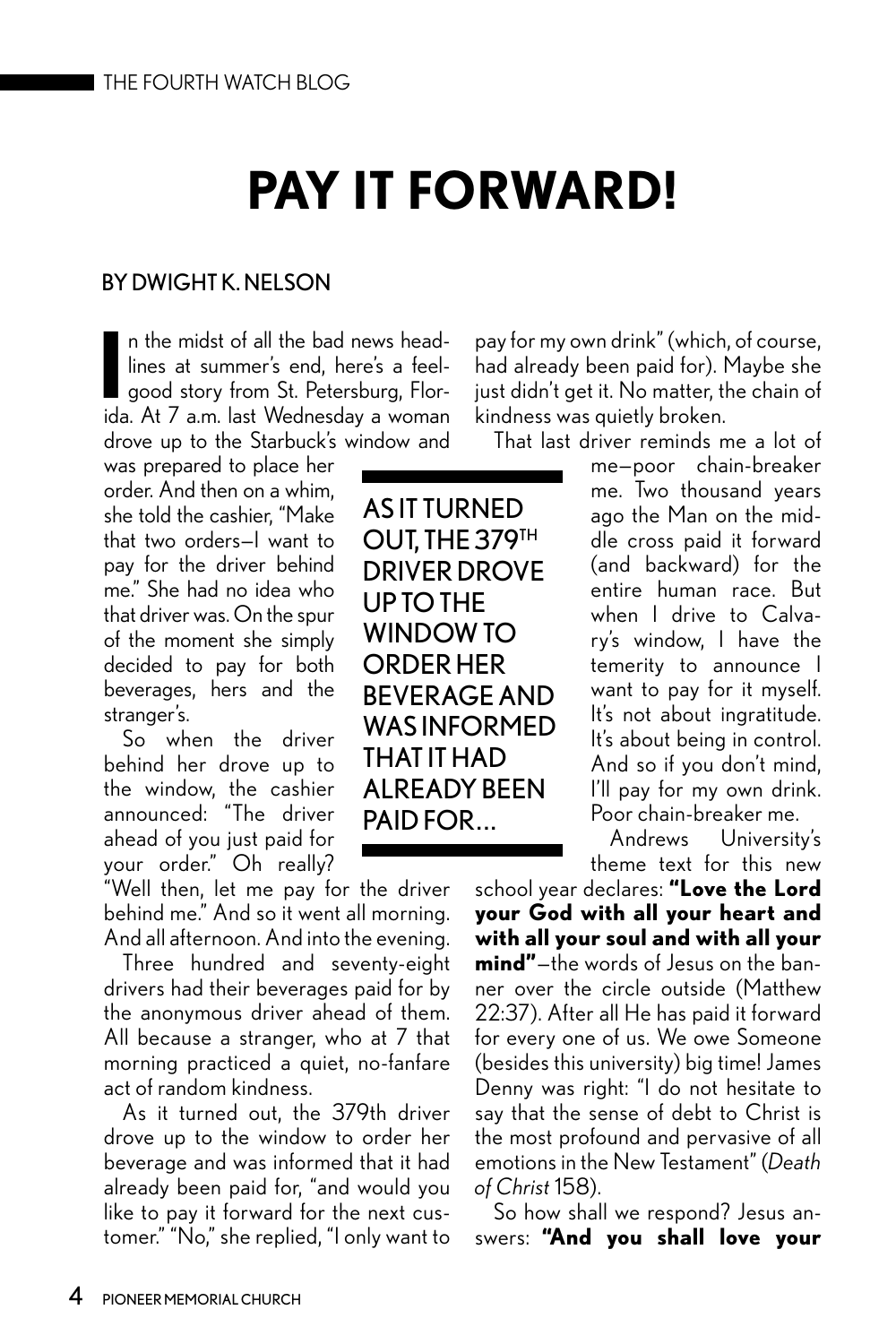

**neighbor as yourself" (Matthew**  22: 39). Because you don't pay back God's love—you pay it forward. "For whoever does not love their brother and sister, whom they have seen, cannot love God, whom they have not seen" (1 John 4:20 NIV).

Pay it forward. Love your neighbor. With random acts of thoughtful kindness. You'll not only be the most popular person on campus. You'll be the one God uses to start a brand new chain that may eventually stretch around the world. From here. From you. For Him. 379 and counting.

*You can follow Pastor Dwight's blog at www.pmchurch.tv/blog.*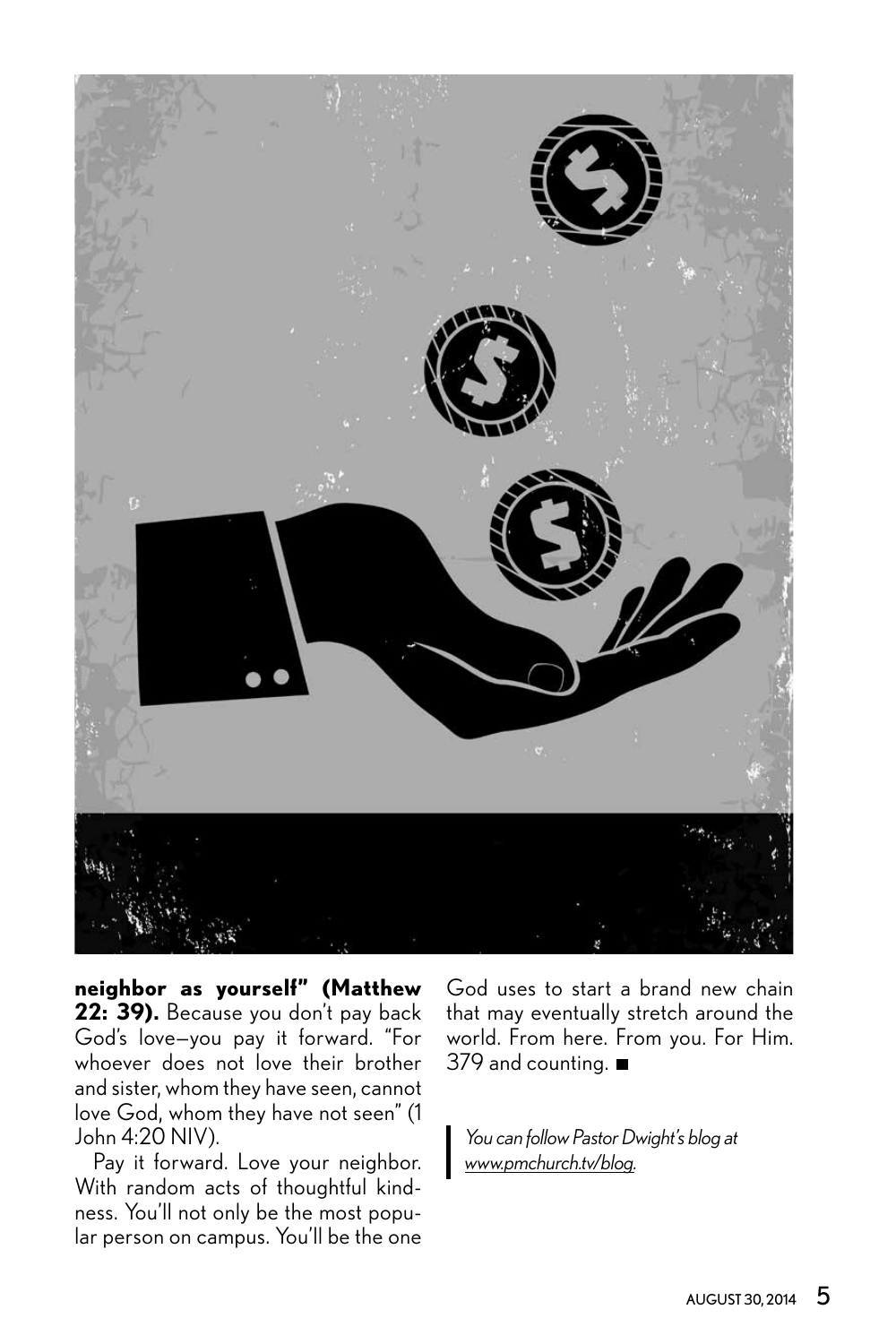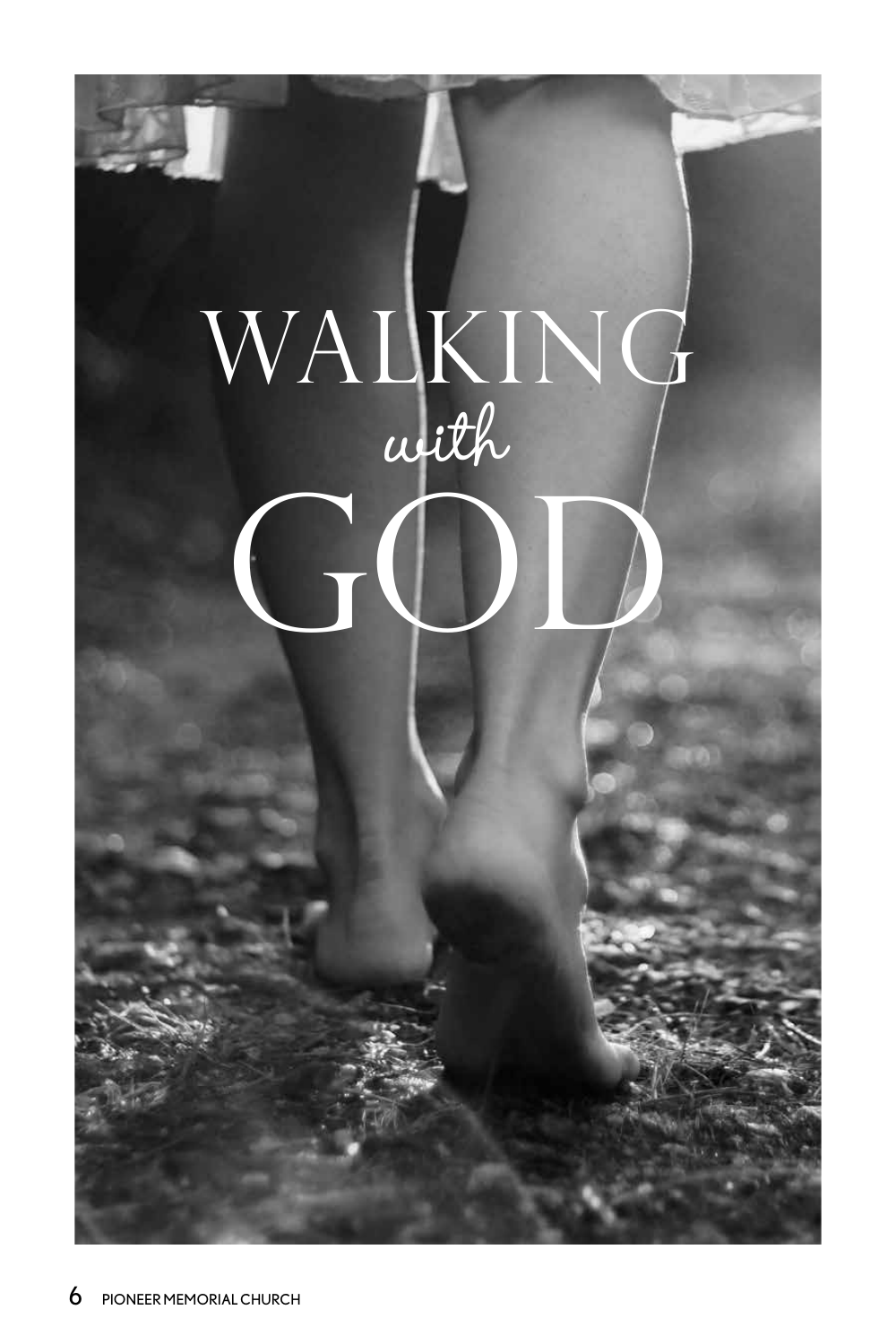*"Follow God's example, therefore, as dearly loved children and walk in the way of love, just as Christ loved us and gave himself up for us as a fragrant offering and sacrifice to God."* (Ephesians 5:1-2)

## BY JUNE PRICE

**W**elcome back to Andrews Uni-<br>the pews of PMC where have<br>the pews of PMC where have versity. Since you last sat in the pews of PMC where have you walked? What soil have you found under your feet? Some of you have trekked the rugged terrain of Iceland, or walked the dusty streets of Jordan. Some have strolled the cobblestone streets of Italy and France and still others have stepped where the lions themselves have trod in Tanzania.

# IN THIS NEW SCHOOL YEAR, BE FOREVER CERTAIN THAT GOD WANTS TO WALK WITH YOU AND THROUGH YOU.

Where and how you walk makes a difference. Enoch walked with God right off the face of the earth (Genesis 5:24). Shadrach, Meshach, and Abednego walked in the flames of the furnace with the Son of God and not a single hair on their heads was singed (Daniel 3:25). Cleopas and another believer walked along the road to Emmaus with the Risen Lord and their hearts burned within them (Luke 24:13-32).

Consider how you want to walk in this new year as you traverse the sidewalks and corridors from Smith Hall to Chan Shun or from Buller to Bell Hall. Will the sum total of your steps equal only a great distance or will the way you walk better the place around you? Will you, in the steps you take, seek to serve others or will you only serve yourself? There was a Man who once walked this earth like none before have ever walked and like none after Him ever will. The sum total of His walk was salvation for every soul and in Ephesians 5:1-2 we are given this challenge: *"Follow God's example, therefore, as dearly loved children and walk in the way of love, just as Christ loved us and gave himself up for us…"*

In this new school year, be forever certain that God wants to walk with you and through you. As He walks with you, your life and the lives of those around you will be transformed. At the beginning of Scripture we find God seeking to walk with Adam and Eve in the Garden (Genesis 3:8) and at its conclusion we see the Son of God walking among the churches (Revelation 2:1). He has been actively seeking to walk with you from the beginning to the end. Please consider walking with Him!

*June Price is the Lead Chaplain for Andrews University. You can contact her at juneprice@ andrews.edu*.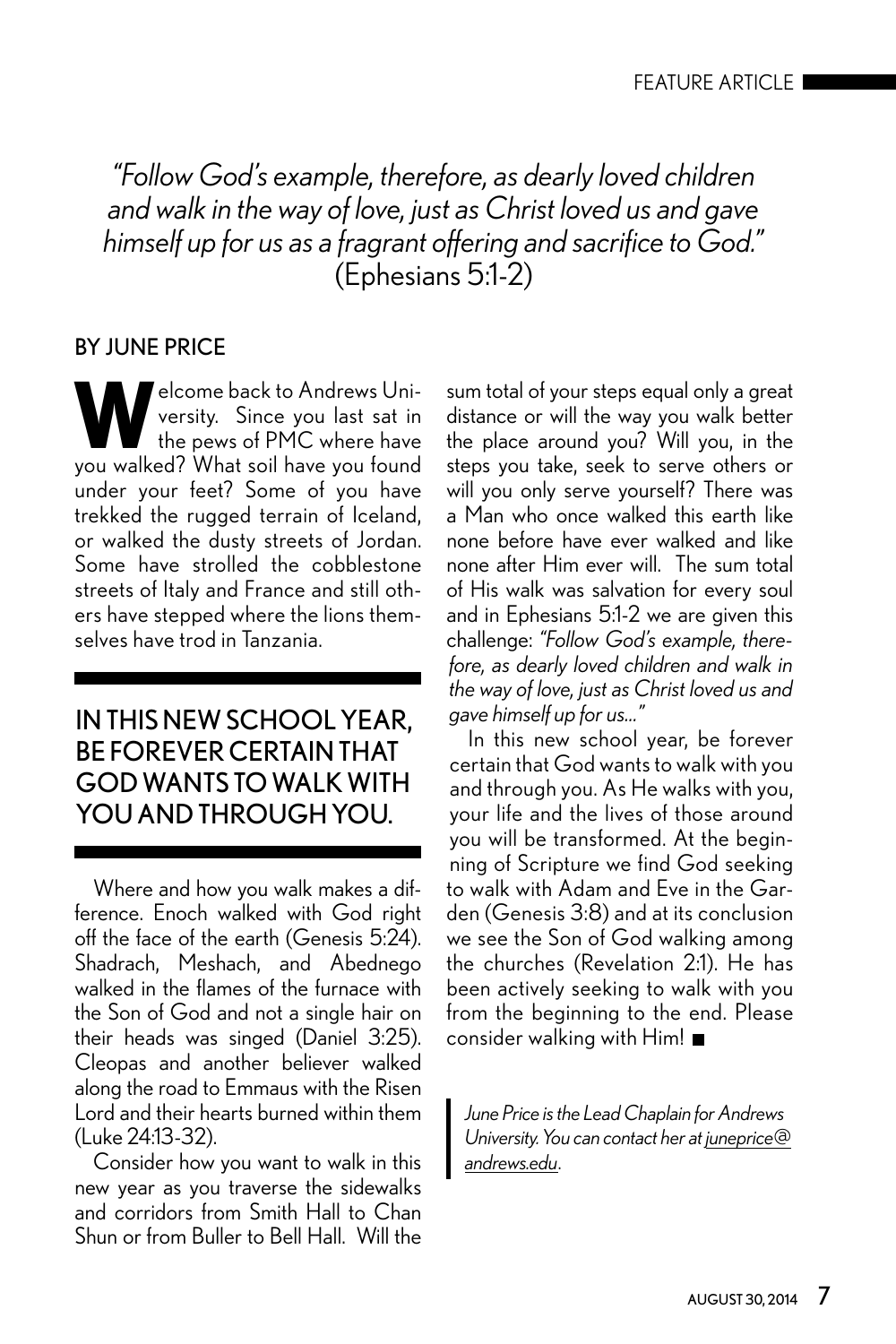# **WE WORSHIP** CONNECT • GROW • SERVE • GO

**Opening Voluntary** *Praise God, From Whom All Blessings Flow attr. Henry Purcell*

**Introit** *Turn Your Eyes Upon Jesus • Helen Lemmel*

#### **Call to Worship Call to Worship Rodlie Ortiz**

Friends, the gospel of Jesus Christ is like a hidden treasure. **What a joy to discover his love!** The kingdom of God is like a pearl of great value. **What a joy to find the greatest possession of all!** Friends, let us worship Christ, whose love is our greatest treasure.

**Doxology** Praise God, From Whom All Blessings Flow • 2 **Invocation** Dwight K. Nelson **Hymn of Praise** *All Hail the Power of Jesus' Name* • 229 **Congregational Prayer Congregational Prayer** *As We Come to You in Prayer* • 671 **Worship in Music** *Great Is Thy Faithfulness • William Runyan* **House of Prayer Contract Contract Contract Contract Contract Contract Contract Contract Contract Contract Contract Contract Contract Contract Contract Contract Contract Contract Contract Contract Contract Contract Contr Children's Story** *All Creatures of Our God and King • Charles Callahan* **The Word Hebrews 1:1-3** *NIV* • Joan Banks & Roger Dudley In the past God spoke to our ancestors through the prophets at many

times and in various ways, but in these last days he has spoken to us by his Son, whom he appointed heir of all things, and through whom also he made the universe.

#### **The Son is the radiance of God's glory and the exact representation of his being, sustaining all things by his powerful word.**

After he had provided purification for sins, he sat down at the right hand of the Majesty in heaven.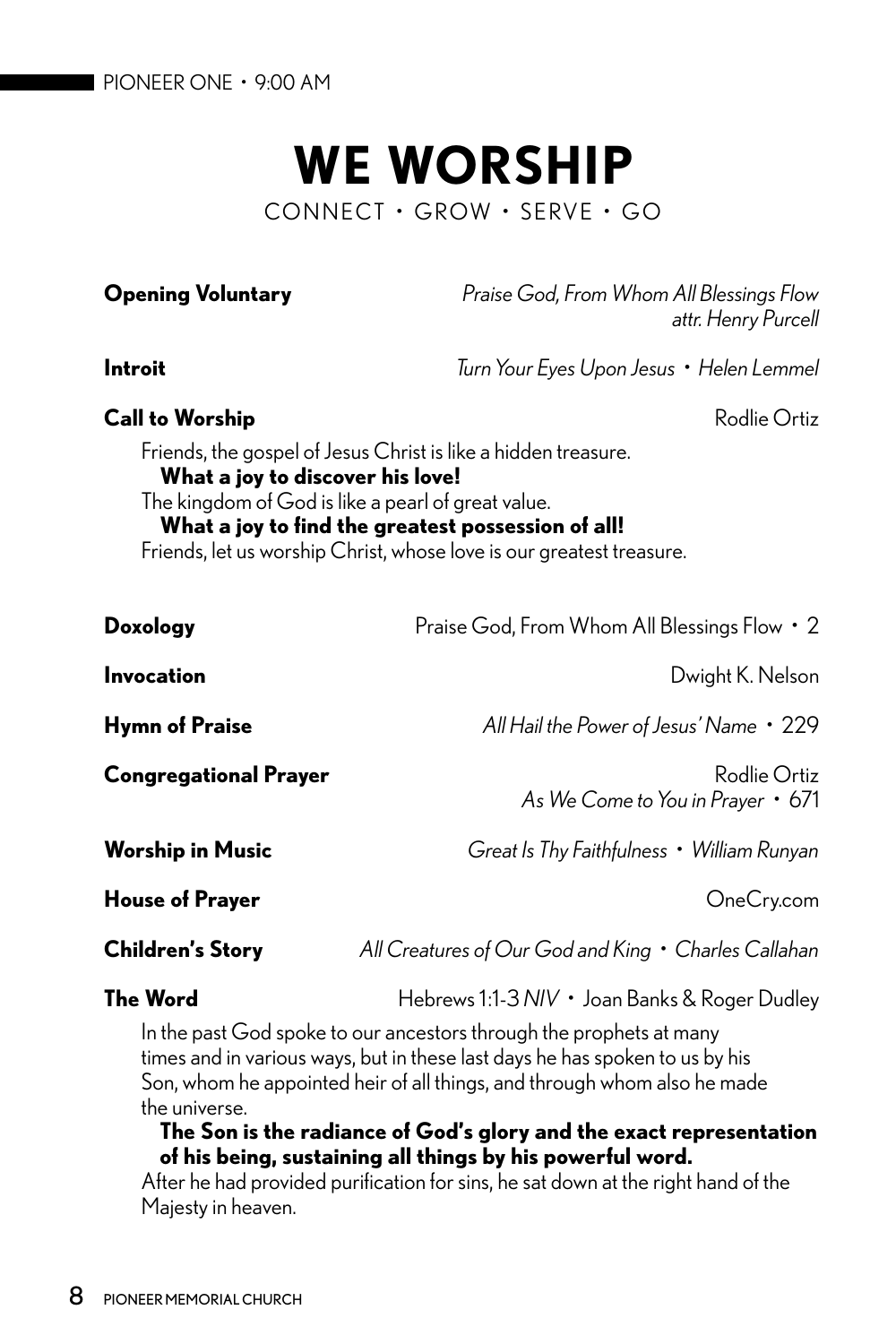**Sermon** "Galaxy Three: Why What Is Happening a Billion Light Years Away Right Now Matters to You [The HP Factor]" Dwight K. Nelson

**Connect Card, Tithes, & Offerings** Michigan Advance Partners

**Prayer of Commitment** *The Lord's Prayer • Albert Malotte* 

**Benediction**

**Closing Voluntary** *Our Father in Heaven • Felix Mendelssohn*

PRESIDING PASTOR: Rodlie Ortiz; ORGANIST: Kenneth Logan WORSHIP IN MUSIC: Pablo Sánchez, WayAnne Watson, Priscilla Soto, Rachel Gray (String Quartet) Anne Loura, piano

# THE LORD'S PRAYER **MUSIC ALIVE**

The powerful prayer of Jesus known<br>today as "The Lord's Prayer" is the<br>topic of many musical versions. But he powerful prayer of Jesus known today as "The Lord's Prayer" is the how does Felix Mendelssohn's striding organ setting "Our Father in Heaven" relate to the well-known text? It uses and develops a sturdy German hymn ("chorale") melody for the words "Vater Unser im Himmelreich" (literally, "Our Father in the Heavenly Kingdom") by

reformer Martin Luther (1539). But as we listen to Mendelssohn's stirring setting, we may reflect on Martin Luther's continuation, in Catherine Winkworth's English rendering: "Our Father, Thou in heaven above, Who biddest us to dwell in love, As brethren of one family, And cry for all we need to Thee; Teach us to mean the words we say, And from the inmost heart to pray."

#### **Hymn of Preparation** *Is This a Day of New Beginnings?* • 342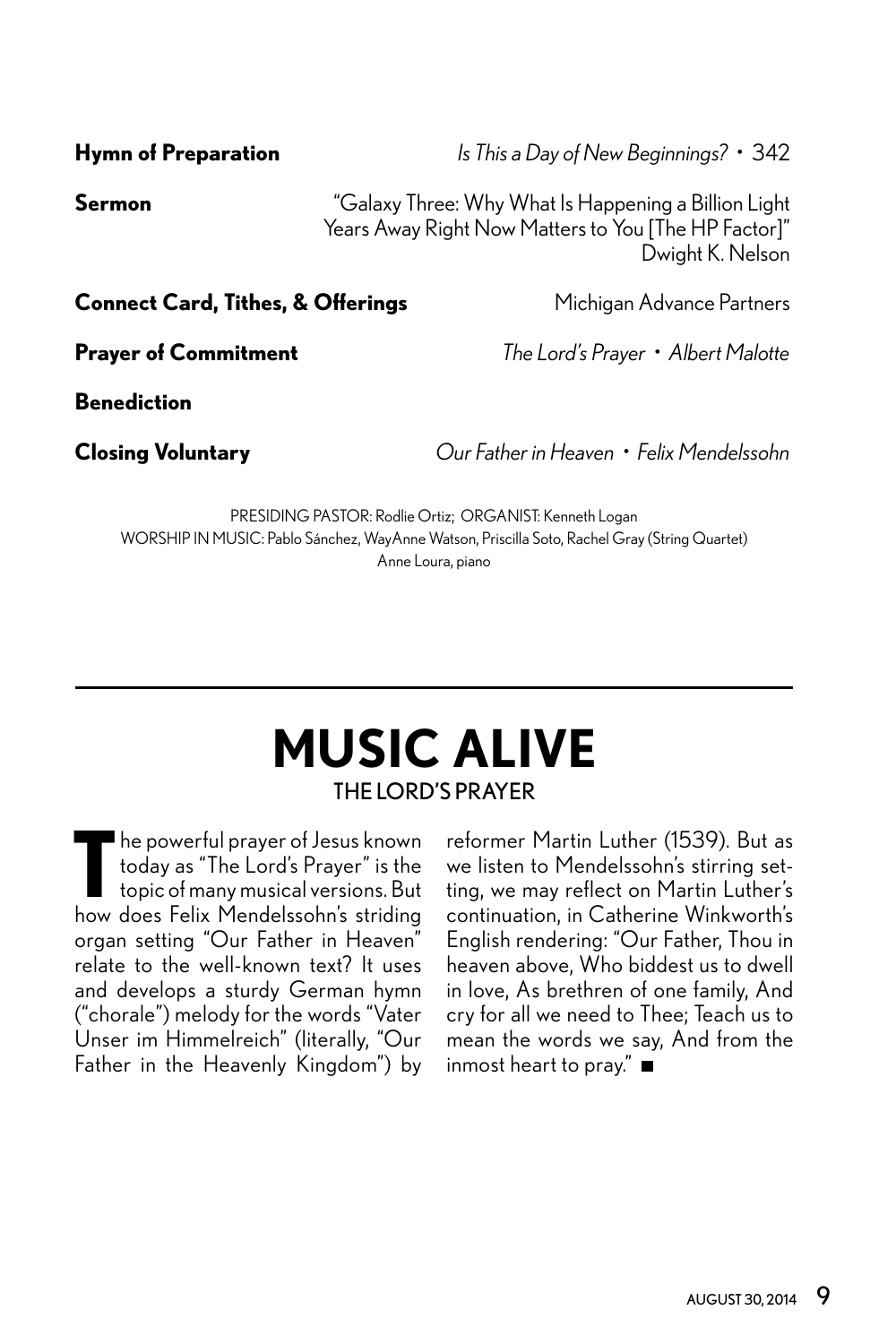# **WE STUDY**

CONNECT • GROW • SERVE • GO

| <b>Song Service</b>    | Vladimir Slavujevic                                                                                                                                                                                                                                                                      |
|------------------------|------------------------------------------------------------------------------------------------------------------------------------------------------------------------------------------------------------------------------------------------------------------------------------------|
| <b>Opening Hymn</b>    | Crown Him with Many Crowns • 223                                                                                                                                                                                                                                                         |
| Welcome                | Philip Giddings III                                                                                                                                                                                                                                                                      |
| <b>Prayer</b>          | Rob Ritzenthaler                                                                                                                                                                                                                                                                         |
| <b>Scripture</b>       | John 14:2 KJV · Beatriz Ritzenthaler                                                                                                                                                                                                                                                     |
| <b>Special Feature</b> | In My Father's House • Rob & Beatriz Ritzenthaler                                                                                                                                                                                                                                        |
| <b>Offertory</b>       | We Gather Together / Count Your Blessings • arr. Brant Adams                                                                                                                                                                                                                             |
| <b>Bible Study</b>     | "Our Mission" • Classes                                                                                                                                                                                                                                                                  |
| <b>Theme Song</b>      | Make Me a Blessing                                                                                                                                                                                                                                                                       |
|                        | Make me a blessing; make me a blessing.<br>Out of my life may Jesus shine.<br>Make me a blessing; O Savior, I pray.<br>Make me a blessing; to someone today.<br>"Make Me a Blessing," Ira Bishop Wilson<br>©1924, Renewed 1952 Word Music, LLC; Used by Permission. CCLI License #392652 |
| <b>Benediction</b>     | Vladimir Slavujevic                                                                                                                                                                                                                                                                      |

ORGANIST: Kenneth Logan OFFERTORY: Nick Tumangday, violin; Kyaw Than Aye, piano

#### **See page 18/19 for Sabbath School directory & map**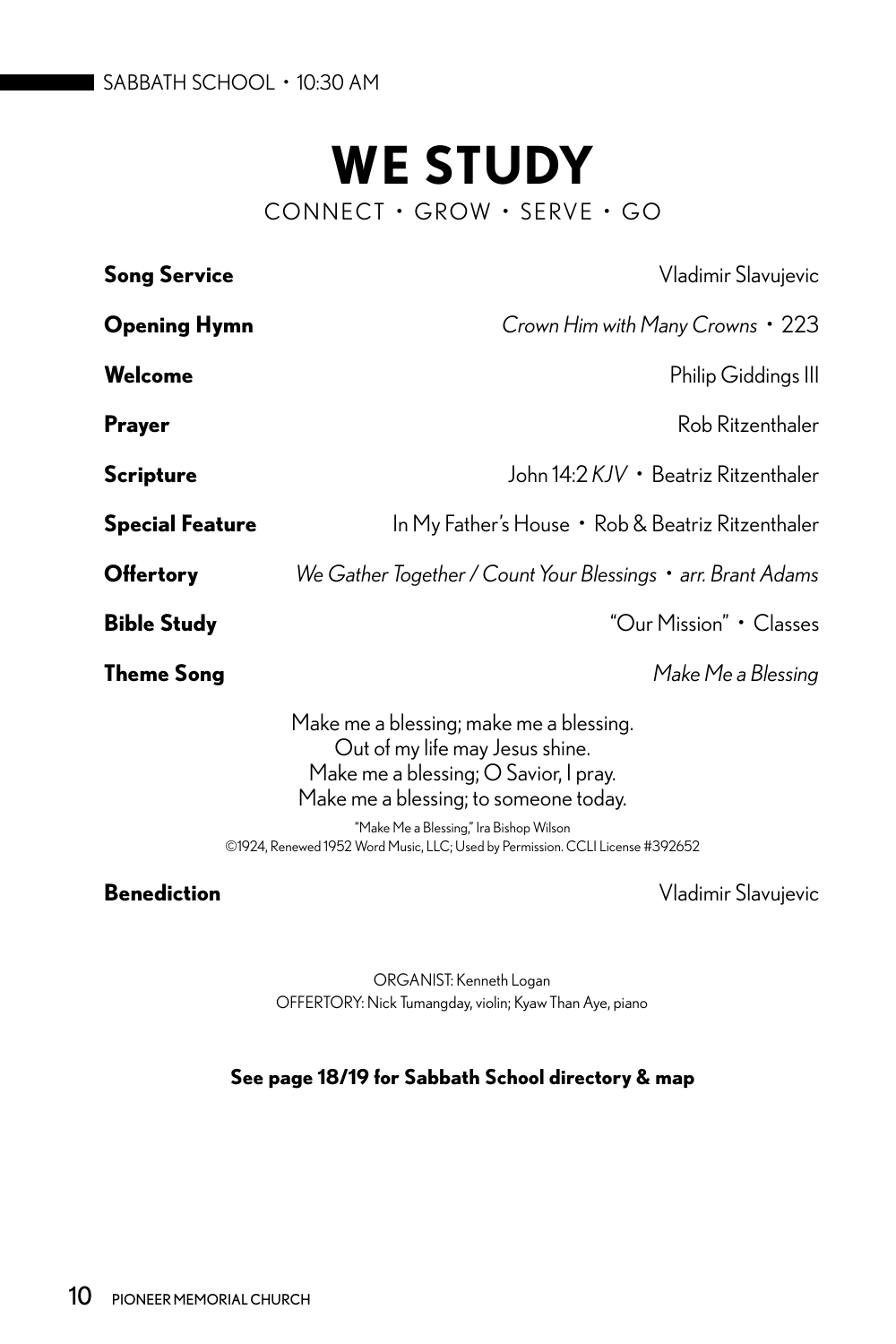# **WE PRAISE**

CONNECT • GROW • SERVE • GO

#### **As We Begin**

*All Hail the Power of Jesus' Name •* 229

**Praise**

*I Will Exalt You • He Is Exalted • Holy Is The Lord • God of Wonders • Be Still My Soul*

**Prayer** Rodlie Oritz, Associate Pastor

#### **Children's Story**

*All Creatures of Our God and King • Charles Callahan*

**House of Prayer** OneCry.com

**Worship in Music**

*Great Is Thy Faithfulness • William Runyan*

#### **Sermon**

"Galaxy Three: Why What Is Happening a Billion Light Years Away Right Now Matters to You [The HP Factor]" Dwight K. Nelson, Lead Pastor

## **Connect Card, Tithes, & Offerings**

**Blessing** *The Lord's Prayer • Albert Malotte*

## **As We Depart**

*Our Father in Heaven • Felix Mendelssohn*

WORSHIP DIRECTOR: José Bourget, Associate Pastor, PMC PLATFORM MANAGER: Debbie Weithers; ORGANIST: Kenneth Logan MUSIC DIRECTOR: Ilana Cady; VOCAL DIRECTOR: Jonathan Dominique ACOUSTIC GUITAR: Andy Atkins; CELLO: Mowa Mowa; ELECTRIC GUITAR: Nicole Moore FRENCH HORN: Lisha Torres; PERCUSSION: Zachary Takahashi; VIOLA: Anne Loura, Bryan Urbina VIOLIN: Khelsea Bauer, Krystal Uzuegubu, Pablo Sánchez, Priscilla Soto, RachelLynne Brantley, Alejandra Castillo, Daniela Perez; VOCALS: Kayla Dehm, Kara Kang, Jonathan Dominique WORSHIP IN MUSIC: Pablo Sánchez, WayAnne Watson, Priscilla Soto, Rachel Gray (String Quartet) Anne Loura, piano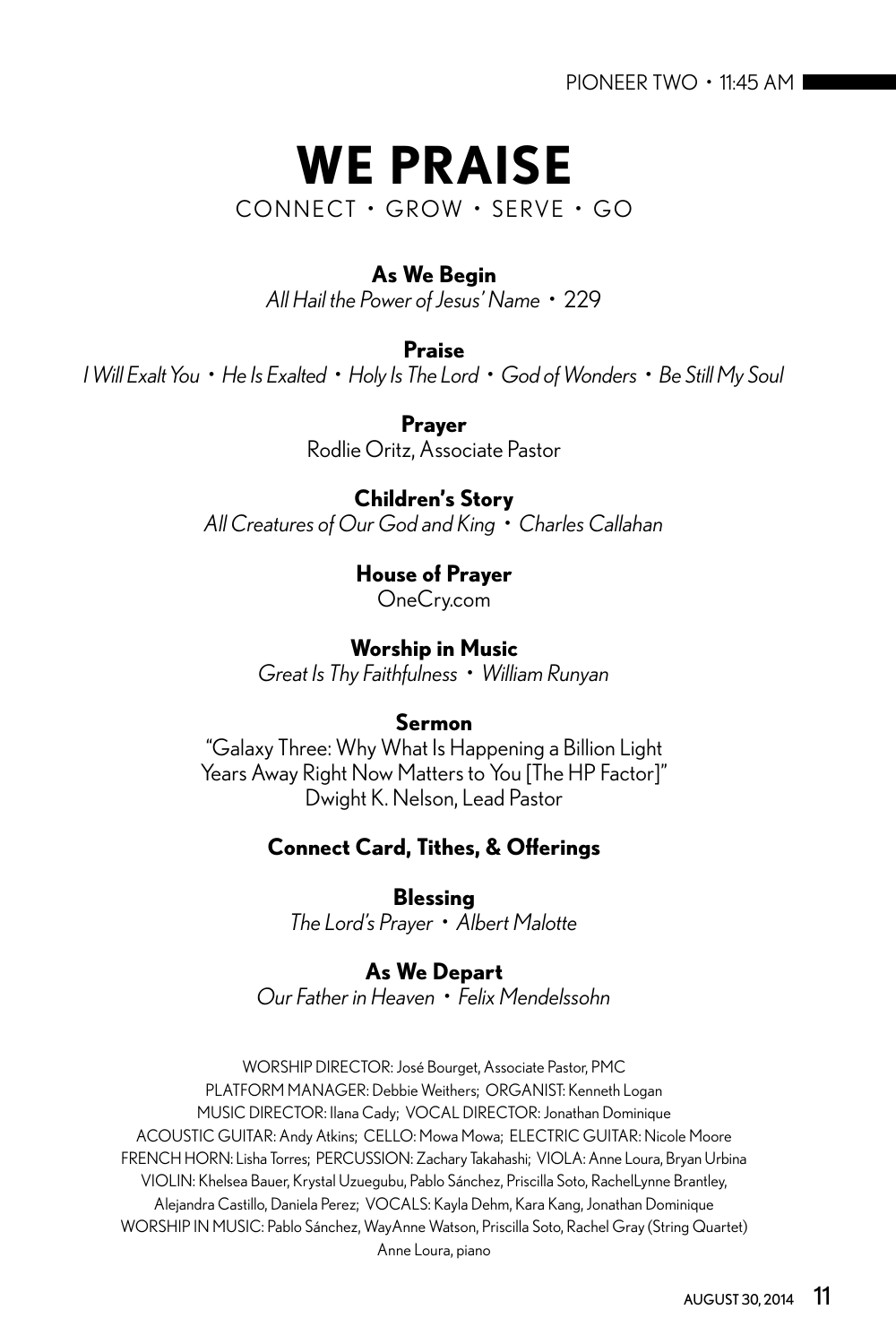# **SUNSET TODAY** • 8:26 **PIONEER PEOPLE SUNSET NEXT FRIDAY** • 8:14

**SUBMIT** announcements by emailing bulletin@pmchurch.tv or by going to www.pmchurch.org and click on "submit a bulletin announcement." Requests must be received Monday by 5 PM for consideration.

# WEEK AT A GLANCE

# | SATURDAY |

**PMC FAMILY VESPERS**

7:30 PM • Youth Chapel

# | MONDAY |

**PMC OFFICE CLOSED**

# | THURSDAY |

**EXERCISE CLASS BEGINS** 6:00 PM • PMC Commons

# | FRIDAY |

# **UNIVERSITY VESPERS**

7:30 PM • PMC Sanctuary

# PIONEER PULPIT

# | 09 • 06 |

## **DWIGHT K. NELSON**

"Galaxy Three: Galaxy Hot Zone— Ebola on the Loose"

# | 09 • 13 |

**KARL HAFFNER** Week of Prayer Conclusion

# **Sanctuary Flowers**

Today's flowers are given by Willyta Ruiz-Wamack in gratitude to God for 27 years of marriage to her husband, Douglas. Today they renew their vows to remain faithful to God who takes all the credit for allowing them to reach this milestone in their lives.

# **PMC Family Vespers**

TODAY • 7:30 PM YOUTH CHAPFL

You are welcome to join us for Sabbath evening vespers!

# **PMC Office Closed**

The PMC office will be closed on Monday, September 1, so that our staff may enjoy time with their families. We look forward to serving you at 8 AM on Tuesday, September 2.

# **Exercise Class**

Exercise Class Resumes on Thursday, September 4 in the PMC Commons. We meet Mondays and Thursdays 6 to 7 PM. Join us to improve your strength, flexibility, and balance.

# **Harbor of Hope**

The Matching Donation window for Harbor of Hope has been extended to the end of this month. This means that today is your last opportunity to support Harbor of Hope by taking advantage of the Matching Donation window.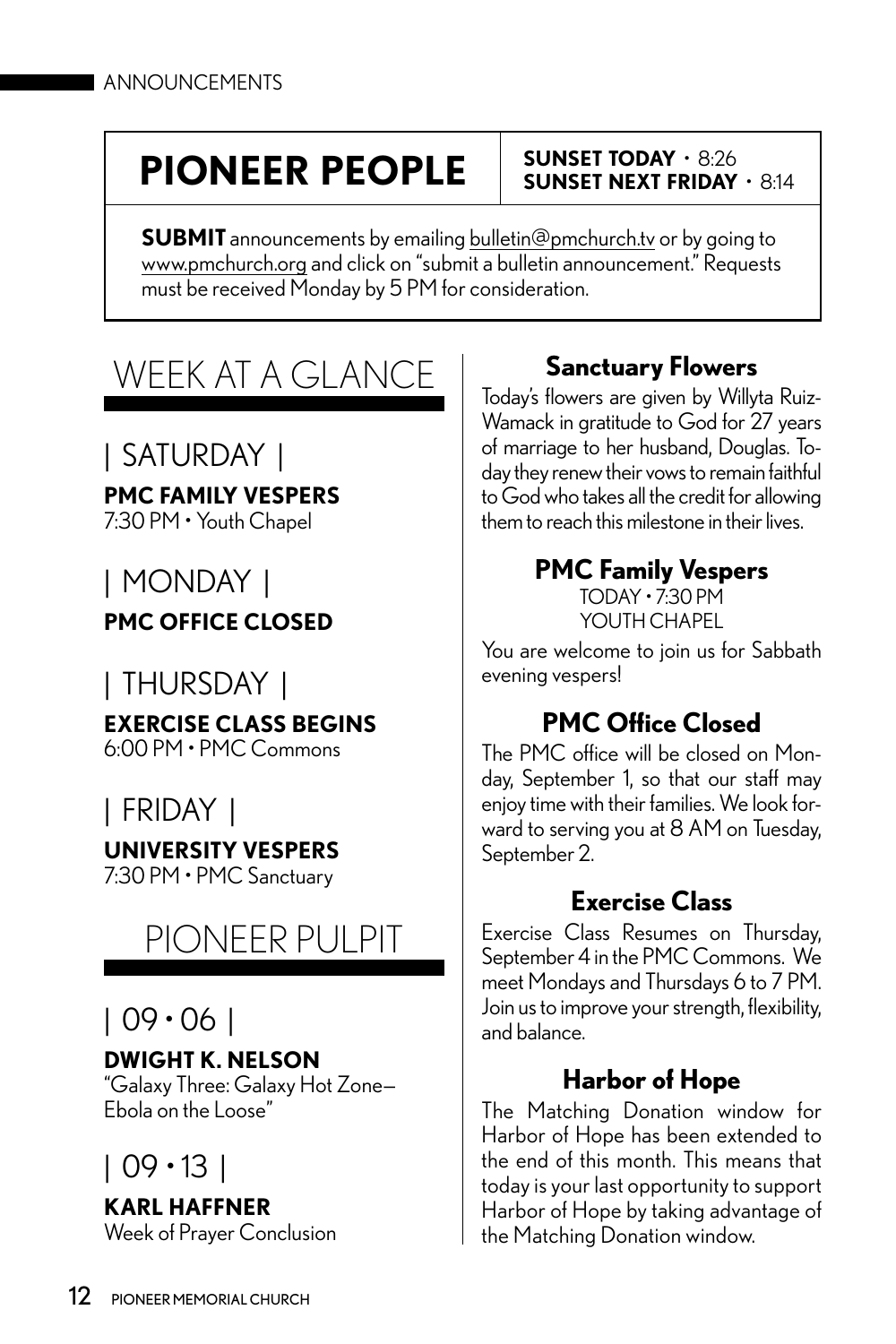#### **Barn Conference** SEPTEMBER 12 – 13

BUCHANAN SDA CHURCH

On August 18-20, 1848, the pioneers of our movement held their first barn conference in David Arnold's barn in Volney, New York. The Buchanan SDA Church invites you to join their second Barn Conference, September 12 and 13, as we relive the pioneer experience. Our speaker will be Richard Davidson, professor at Andrews University. Lunch on Sabbath will be provided. Period clothing is encouraged. Reservations are required. To reserve a seat, or for more info call 471.7328. **Reservations must be made by September 1**.

## **Mission Trip to Honduras** CHRISTMAS BREAK DECEMBER 12-22

Join the youth mission team! A team of PMC youth missions volunteers will be going to the REACH orphanage in Honduras to conduct a special day camp ministry for about 150 children in the community. There is still some room on the team if you are a young person (or young at heart!) interested in service and missions. The application **deadline is September 5**. Contact Glenn Russell (glenn@andrews.edu) right away for more information since airline ticket deadlines are just a few weeks away.

# **Thank You**

I want to thank the PMC family family for the beautiful plant. I am blessed by the continued prayers on my behalf by friends and strangers and the notes and cards. Despite the size of our church, it truly feels like family. –*Lally Ulery*

# **AFM Panel Discussion**

SEPTEMBER 6 • 4:00 PM VILLAGE SDA CHURCH RIESS CHAPEL AFM's missionaries will hold an afternoon panel discussion on spiritual warfare. Speakers working with Hindus, Buddhists, Muslims and post-modern seculars will present papers, relate experiences, and share biblical truths and counsels from the Spirit of Prophecy related to spiritual warfare. Please make this Sabbath a matter of prayer and fasting.

# **The Ambassadors Concert**

SEPTEMBER 13 • 8 PM HPAC

The group returns to Andrews University with its trademark combination of A cappella gospel favorites and irresistible African-infused harmonies.

# **Birthday Celebration**

SEPTEMBER 14 • 11 AM-2 PM CHAN SHUN HALL

Happy 100th birthday to Ann Bauer! All her friends are invited to celebrate with her at an Open House hosted by her children. We look forward to celebrating this milestone with her.

#### **Pathfinder Registration** WEDNESDAYS • 6:30 PM PATHFINDER BUILDING

Pathfinders has started for the new year. If you didn't make it to the registration night on August 27, then you still have a couple of weeks before open registration closes. Just come along to any Wednesday evening meeting (6:30 PM at the Pathfinder Building) until September 24 and we will gladly register you. For more information, see the bulletin board by Junior SS.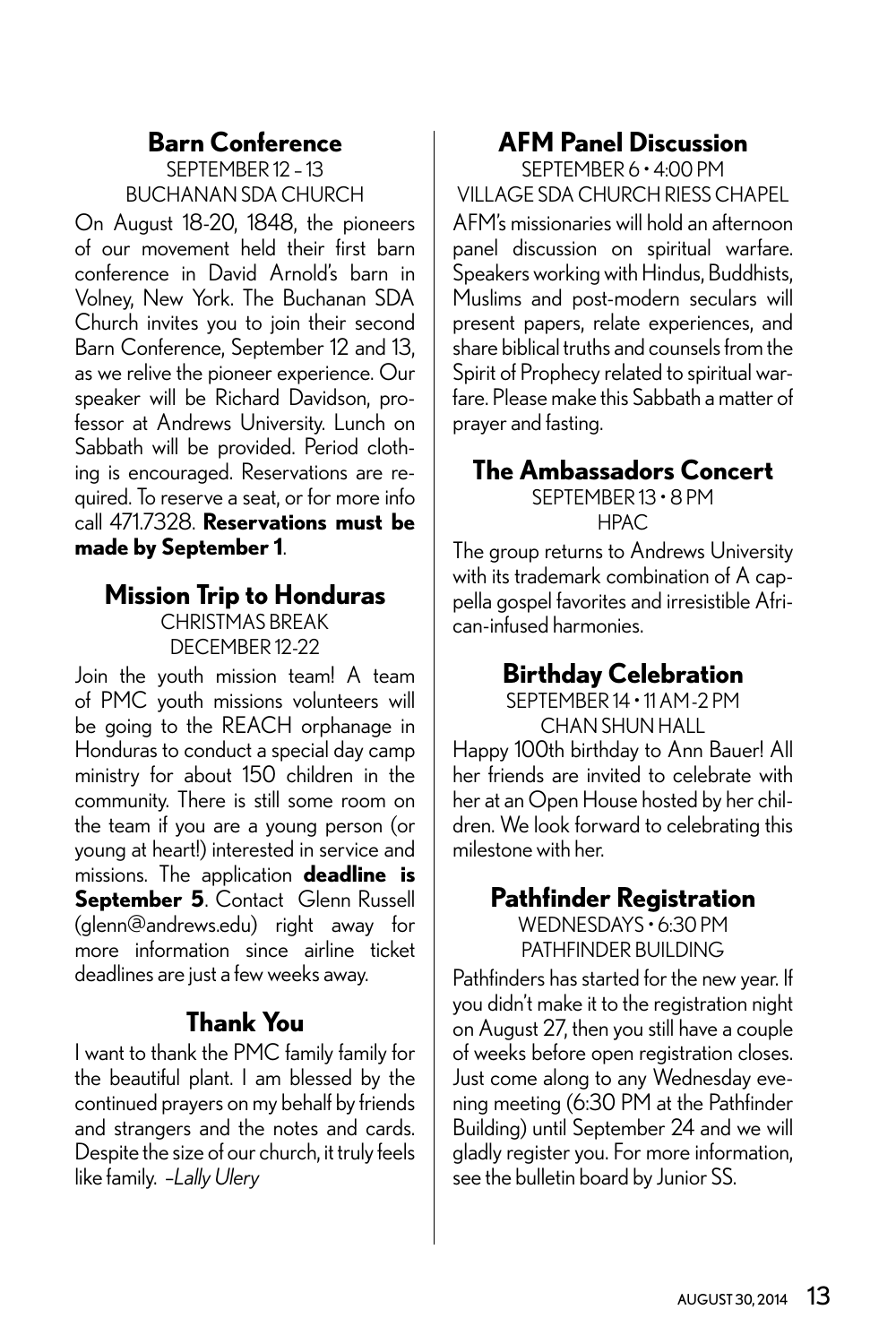## **Volunteer at Neighbor to Neighbor**

Neighbor to Neighbor is looking for volunteers. Please help us to help our community. Some unique projects that we need help with include: The beautification of our facility inside and outside, maintaining and managing our website, and coordinating volunteers and outreach events. If you are interested or have questions please contact Laura Meyer at 471.7411 or acs\_n2n@misda.org.

# **Visitor Fellowship Dinner Volunteers**

Would you be able to help with a visitor fellowship dinner about two times a year or more often if you wish? Several teams need additional members and would be thrilled to have you on their team. If you could do this, please e-mail Ben Chilson at bennettc43@gmail.com, or call him at 473.5077 to help out.

# **We Mourn**

Today we mourn with three families that have lost parents. Carla Trynchuk's mother, Esther Ellen Trynchuk, died on August 12. We also mourn with Mary Ann Graves on the death of her father, Edward C. Wines, on Wednesday, August 13, 2014, following a long illness. The funeral service was Monday, August 18, in the Collegedale SDA Church in Collegedale, Tennessee. We grieve with Mary Ann Paquette and Carol Castillo on the death of their father, Llewellyn Dale Bowen, on Wednesday, August 20, in Niles. A memorial will be held on Sunday, August 31, at 2 PM at Brown Funeral Home in Niles. Visitation will begin at 1 PM. With Carla, Mary Ann, Carol and Mary Ann and their families, we look forward to the resurrection morning. "Even so, come, Lord Jesus."

# **GROW Group Signup Coming**

A new season of GROW Groups begins October 1. Don't miss your copy of the new catalog coming on Sabbath, September 13. In it you'll find multiple options of group activities, themes and studies to choose from. For a university campus congregation running on a 24/7 calendar, there will be a group that fits your busy schedule and matches your personal preferences. Plan now to sign up for a new chapter in your walk with Christ.

# **Nominating Committee**

FIRST READING

**Host/Hostess Welcome Center:** Habenicht, Donna **Greeter:** Ng, Steve Boon-Chai Weithers, Khonnah **Deacon Assistant Coordinator:** Giddings, Vanna **Deacon/ess (F/O):** Prestes, Flavio Prestes, Carina Schnepp, John Schnepp, Jonathan Silva, Sergio Strzyzykowski, Patrick Strzyzykowski, Tami Christen, Jim **Assistant Coordinator for Communion (Family):** Burt, Sarah **Director, Adventurers:** Gonzalez, Daniel **Stewardship Committee:** Alger, Sally Hickerson, Stanley Clayburn, Julie Clough, Ryan Nowack, Dave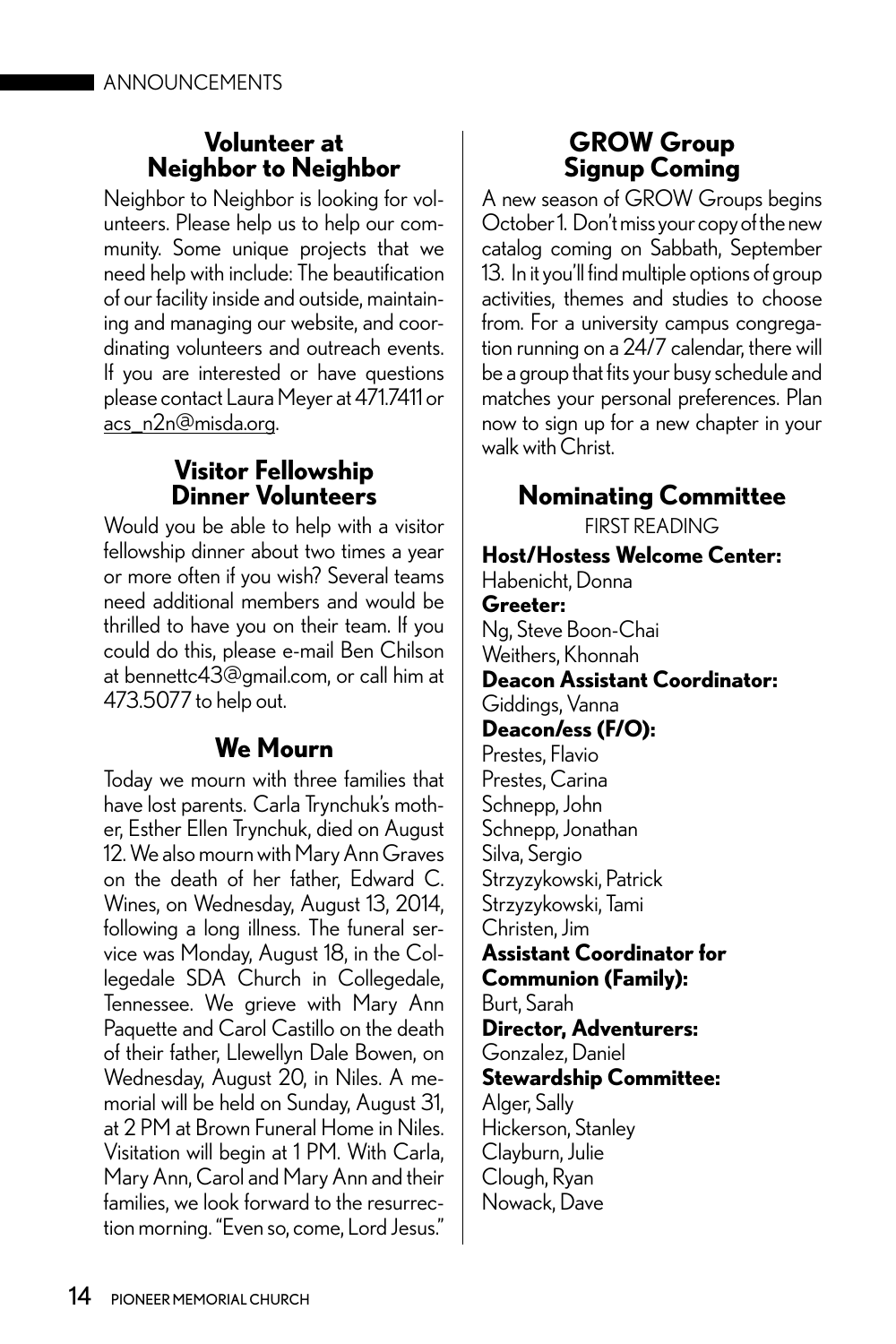

# **IS JESUS ALLOWED AT YOUR SCHOOL?**

#### BY WILLYTA RUIZ-WAMACK

**Have you chosen a school where**<br>your children's teachers are allowed to talk about Jesus or are your children's teachers are allowed to talk about Jesus or are prohibited from talking about Him?

At Ruth Murdoch Elementary School,

Jesus Christ is welcomed every day. Our teachers meet every morning to pray for each other and to ask God for guidance as they lead our children to the feet of Jesus.

RMES teachers include Bible principles in all of the subjects. Even getting a locker in Junior High included a reminder of

Jesus' Sermon on the Mountain. Phil Giddings, Jr. High teacher, surprised them on the first day of school by leaving a healthy treat and a message inside of each student's locker that said: *"Welcome to the Junior High. We hope you are hungry for learning and hungry*  *for Jesus. 'Blessed are those who hunger and thirst for righteousness, for they shall be filled'"* (Matthew 5:6).

God's highest purpose for Christian parents is to pass on their faith to their

> children. He reminds us of this in Deuteronomy 11:18, 19 (NIV). "Fix these words of mine in your hearts and minds; tie them as symbols on your hands and bind them on your foreheads. Teach them to your children, talking about them when you sit at home and when you walk along the road, when you lie down

and when you get up."

Thanks for your continued support.

FOR MORE INFORMATION: David Waller • 471 .3225 waller@andrews.edu

GOD'S HIGHEST PURPOSE FOR **CHRISTIAN** PARENTS IS TO PASS ON THEIR FAITH TO THEIR CHILDREN.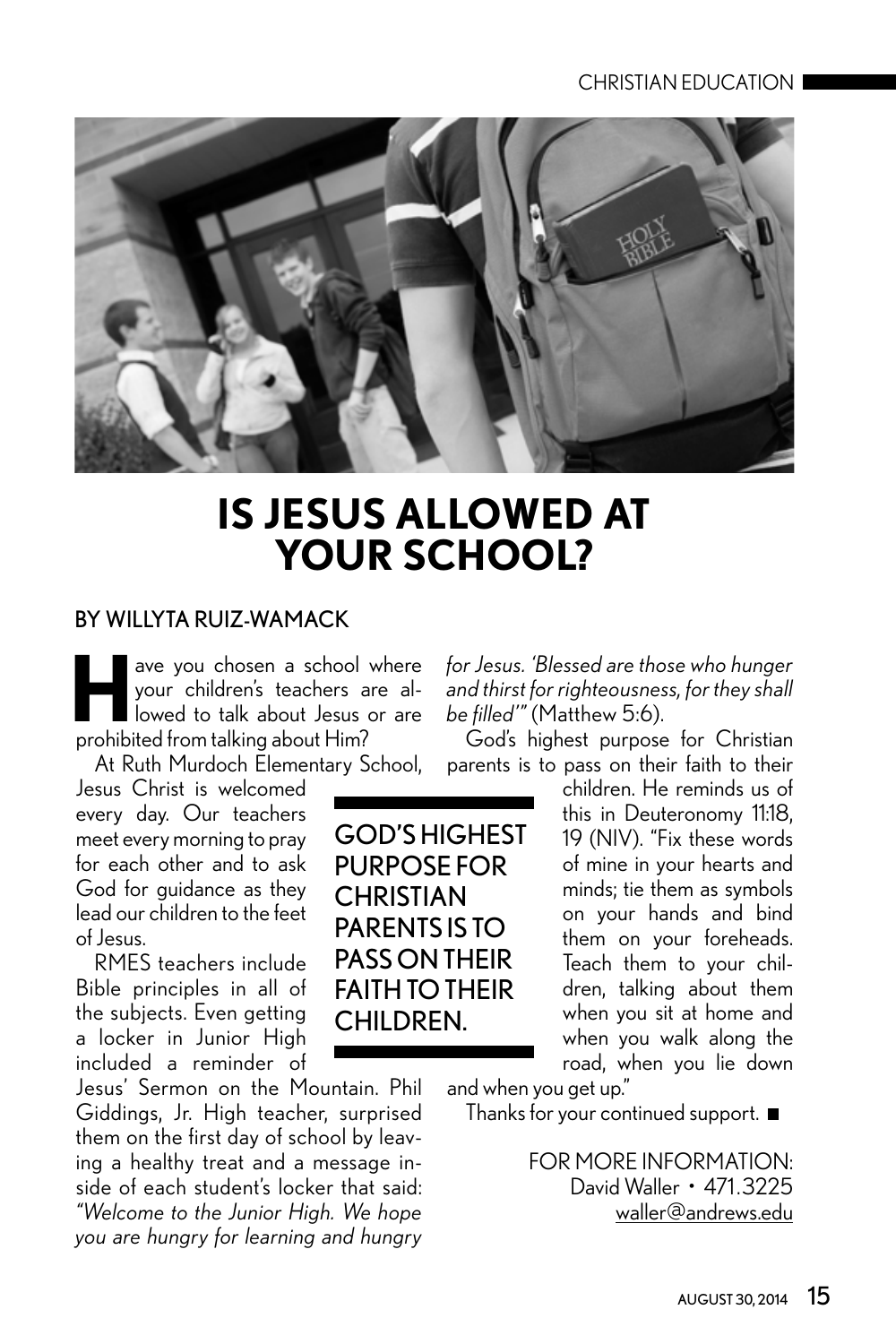**CONTACTS** 

#### | PASTORS | | MINISTERS |

**Chaplain / Pioneer** • José Bourget bourget@pmchurch.org 471.6254

Harbor of Hope · Taurus Montgomery montgomery@pmchurch.org 269.923.9274

> **Lead Chaplain** • June Price madrigal@andrews.edu 471.6282

**Lead Pastor** • Dwight K. Nelson nelson@pmchurch.org 471.3134

**Pastoral Care** • Don Dronen dronen@pmchurch.org 471.3133

**Stewardship** • Sharon Terrell terrell@pmchurch.org 471.6151

**This Gen. Evangelism** • Rodlie Ortiz ortiz@pmchurch.org 471.6154

**Youth Ministries** • Micheal Goetz goetz@pmchurch.org 471.6176 **Media Ministries** • Nick Wolfer wolfer@pmchurch.org 471.3246

**Music** • Kenneth Logan logan@pmchurch.org 471.3231

# | STAFF |

**Admin. Assistant** • Genaida Benson benson@pmchurch.org 471.6565

**Admin. Assistant** • Lailane Legoh legoh@pmchurch.org 471.3543

**Asst. Media Dir.** • Jonathan LaPointe lapointe@pmchurch.org 471.3678

**Assistant Treasurer** • JoAnn Siagian siagian@pmchurch.org 471.7656

**Clerk** • Jackie Bikichky bikichky@pmchurch.org 471.3972

**Executive Assistant** • Sherrie Davis davis@pmchurch.org 471.3134

**Graphic Designer** • Rachelle Offenback bulletin@pmchurch.tv 471.3647

**Maintenance** • Larry White white@pmchurch.org 471.3649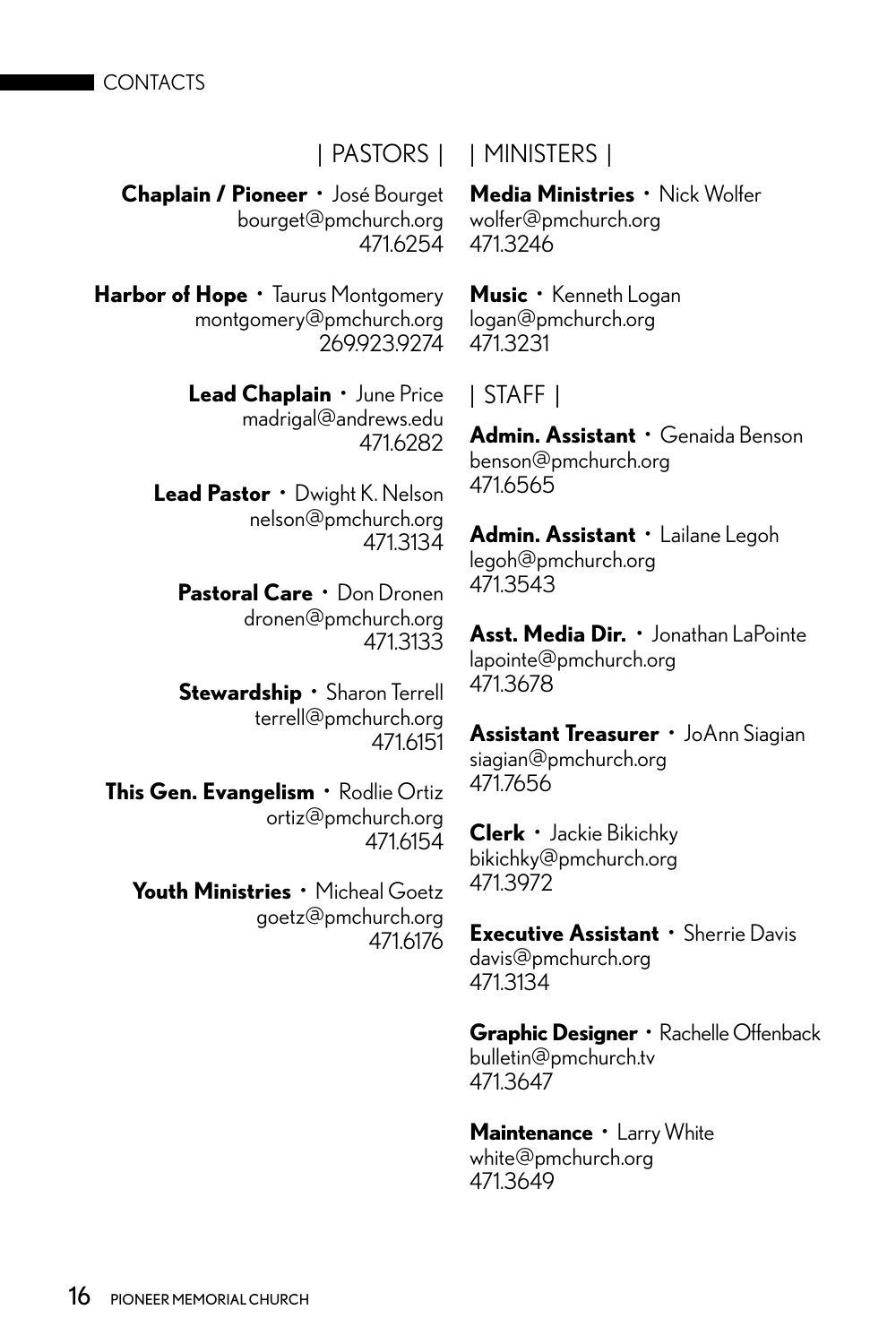# | MINISTRIES |

**Adventurers** adventurers@pmchurch.org

> **Deacons** • Milan Vajdic deacons@pmchurch.org 471.0328

**Deaconesses** • Vida Giddings deconesses@pmchurch.org 473.2175

**Elders** • Russell & Cynthia Burrill elders@pmchurch.org 473.3738

**GROW Groups** • Carolyn Strzyzykowski growgroups@pmchurch.org 269.519.2801

> **Health** • Evelyn Kissinger health@pmchurch.org 930.0505

**Pathfinders** • Kaylene Chadwick evergreenpathfinders@gmail.com 530.863.3797

**Public Address** • Joel Kitchen audio@pmchurch.org

| SABBATH SCHOOL |

**Adult** • Judy Aitken adultss@pmchurch.org 240.7997

**Birth - Grade 1** • Claudia Davisson bg1@pmchurch.org 269.208.7081

**Grade 2 - Earliteen** • Robert Barnhurst g2teen@pmchurch.org 473.1613

# | OUR SCHOOLS |

**Andrews Academy** • Robert Overstreet overstrr@andrews.edu 471.3148

#### **Andrews University**

enroll@andrews.edu 471.7771 or 800.253.2874

## **Ruth Murdoch / K-8** • David Waller

waller@andrews.edu 471.3225

#### **LIVE STREAMING** www.pmchurch.tv Sabbath 11:45 AM **ONLINE** www.pmchurch.org www.pmchurch.tv **RADIO** WAUS — 90.7 FM Sabbath 11:30 AM **PHONE**—269.471.3133  $FAX = 269.471.6152$ **PIONEER MEMORIAL CHURCH** 8655 UNIVERSITY BOULEVARD, BERRIEN SPRINGS, MI 49103 **OFFICE HOURS** Monday – Thursday  $(8 \text{ to } 5) \cdot \text{Friday} (8 \text{ to } 12)$

AUGUST 30, 2014 17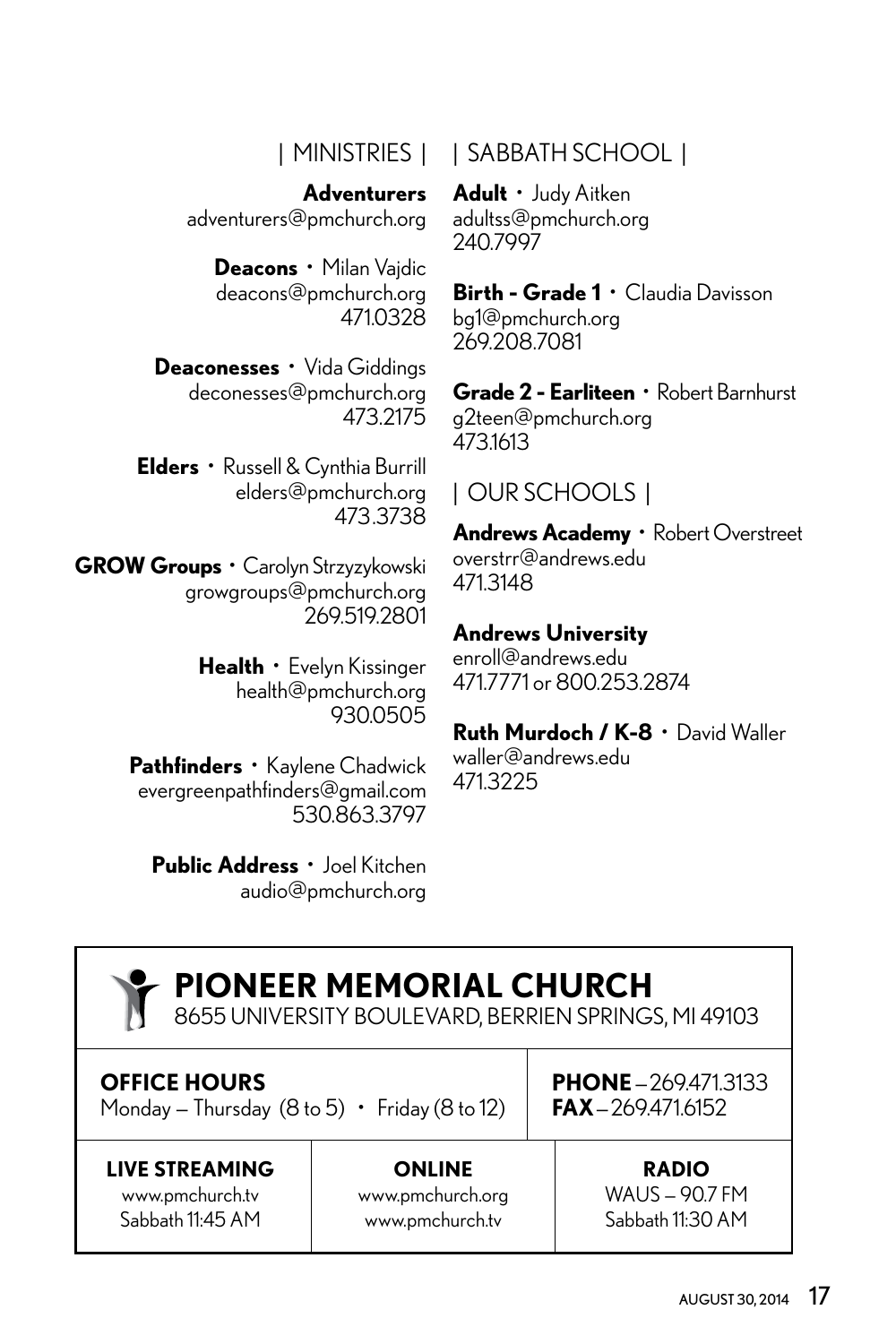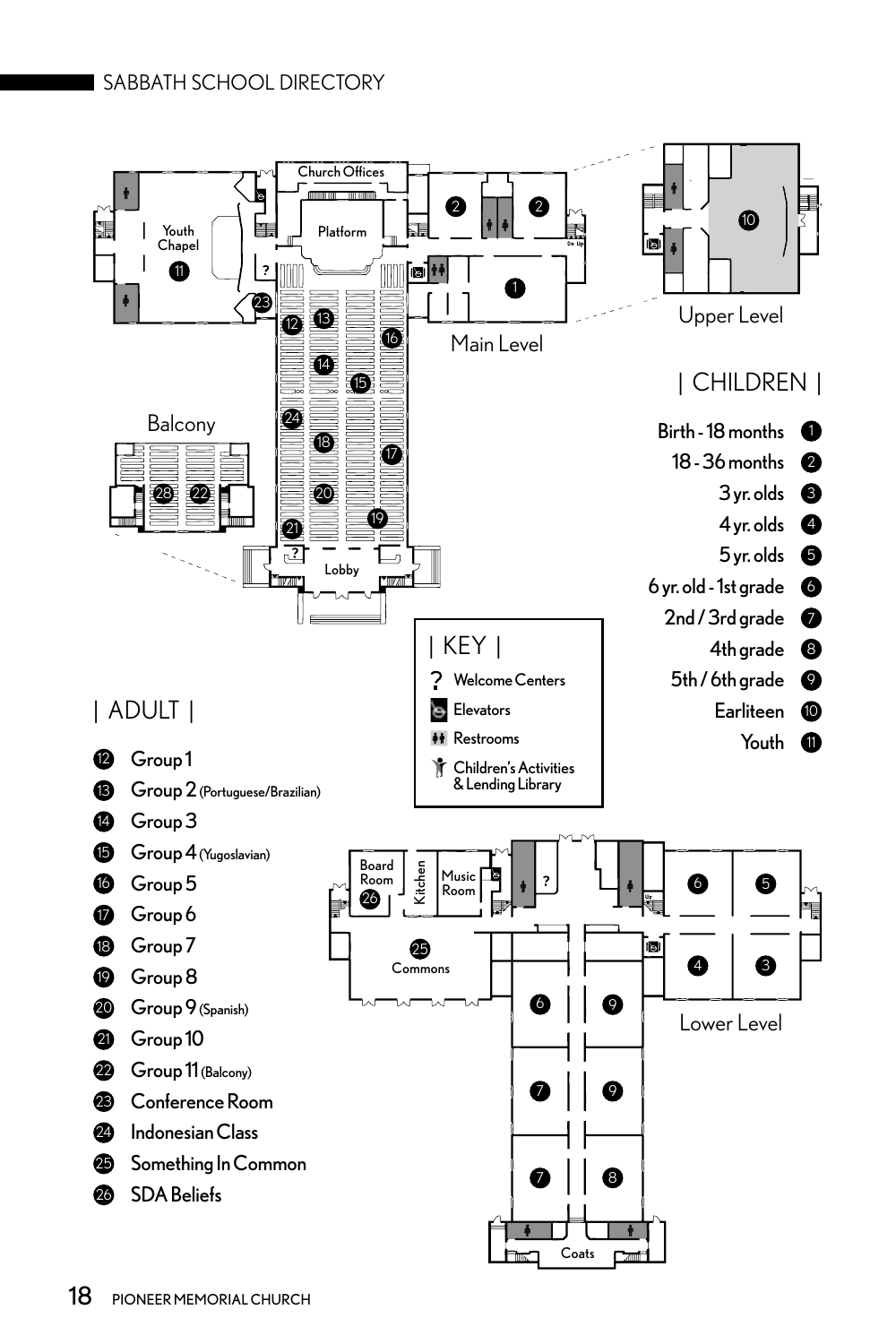**Andrews University Campus Map** 

![](_page_18_Picture_1.jpeg)

# | COLLEGIATE | **AA** Andrews Academy **AAP** Andrews Airpark *(Aeronautics, Seamount Building, Tucker*

- **2** H&M (Hispanic Religion Amphitheater)
- **23** People on the Move (PMC)
- **29** The Well (Buller 238) **AV** Apple Valley Market

#### | SEMINARY | Main Lounge *Pathology & Audiology)* **BKS** Bookstore *(Post Office, Hair Salon)* **BUL** Buller Hall *(Behavioral Sciences, CIDP, History & Political Science, IDP, Religion & Biblical Languages)*

- **<sup>30</sup>** N108 (Collegiate)
- **COMPONEY CONOMIC SHUN HALL INTIO SYSTEMS** 
	- N120 (New Life Church Choir)
	- N150
	- N211 (Small Group)
	- N235
	- N310 (Russian)
	- N335 (Spanish)
	- S215 (French)
	- S340 (Upper Room)

#### | ADULT @ AU | **POWR** Power Plant **PS** Plant Service **PT** Physical Therapy

- 31 **HH** Halenz Hall *(Chemistry & Biochemistry, Medical Laboratory*  **SEM** Seminary **SFTY** Campus Safety **SH** Smith Hall *(Agriculture, Art Gallery)*
- **32** Faculty Lounge **IS** Information Technology *(AIM, ITS, Telecom)*
- **83** Back to Basics
	- Living Word Fellowship 34
	- **Current Events (Buller 135)** 
		- **80** Bible Journey (Nethery 143)